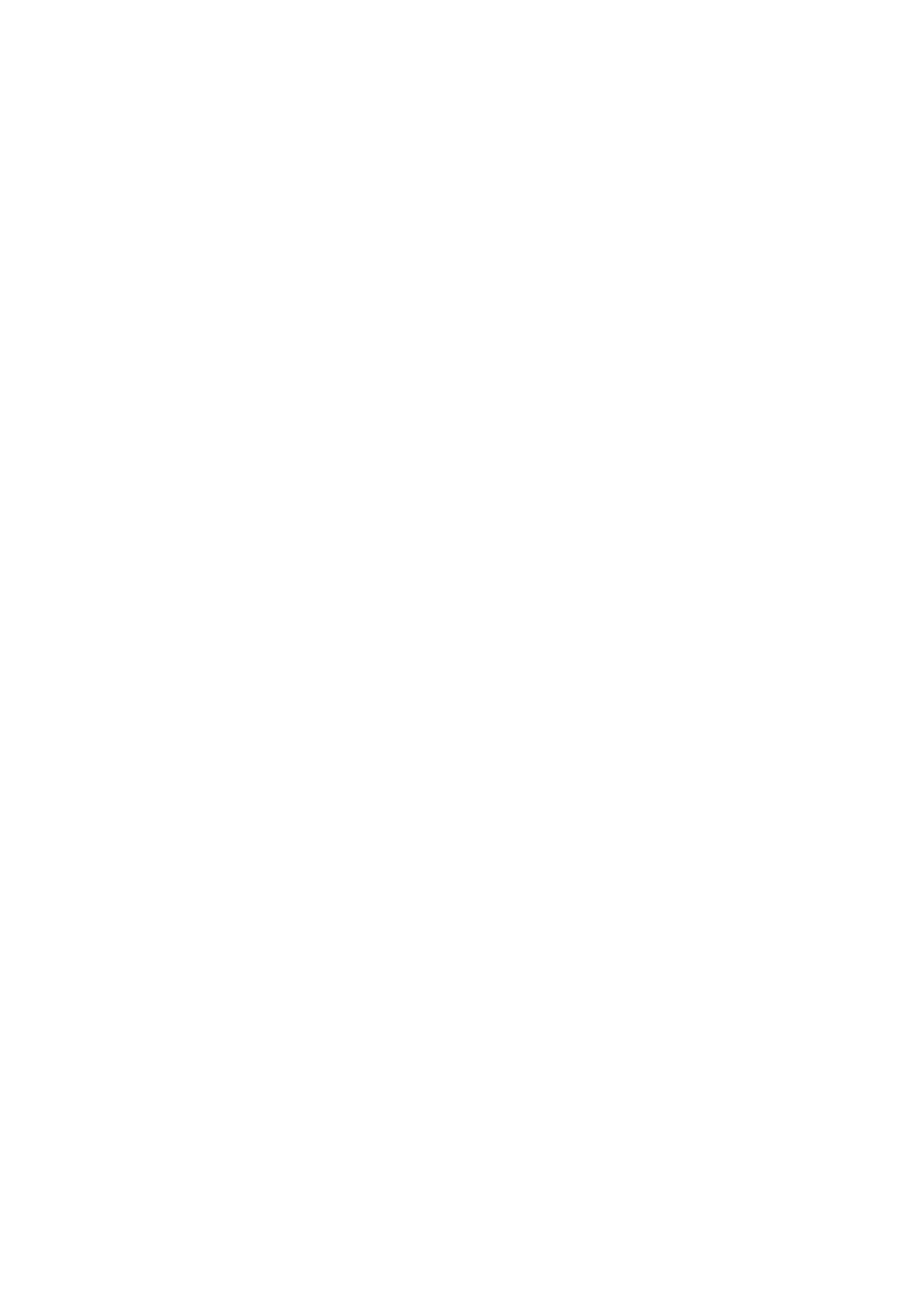### **Contents**

- 04 Tips for the optimal use of our products and services
- 06 ZugerKB account sets
- 06 Accounts
- 08 Debit, account and deposit card
- 10 Credit cards and prepaid cards
- 12 Cash services
- 14 Payment transactions
- 16 Payment transactions and cheques
- 17 Safe deposit box
- 18 Miscellaneous

### General note

For the sake of clarity, only the most important prices are shown here.

All prices and information relate to the time of publication.

If a product, service or agreement is terminated or closed during the year,

there will be no pro rata reimbursement of annual fees already charged.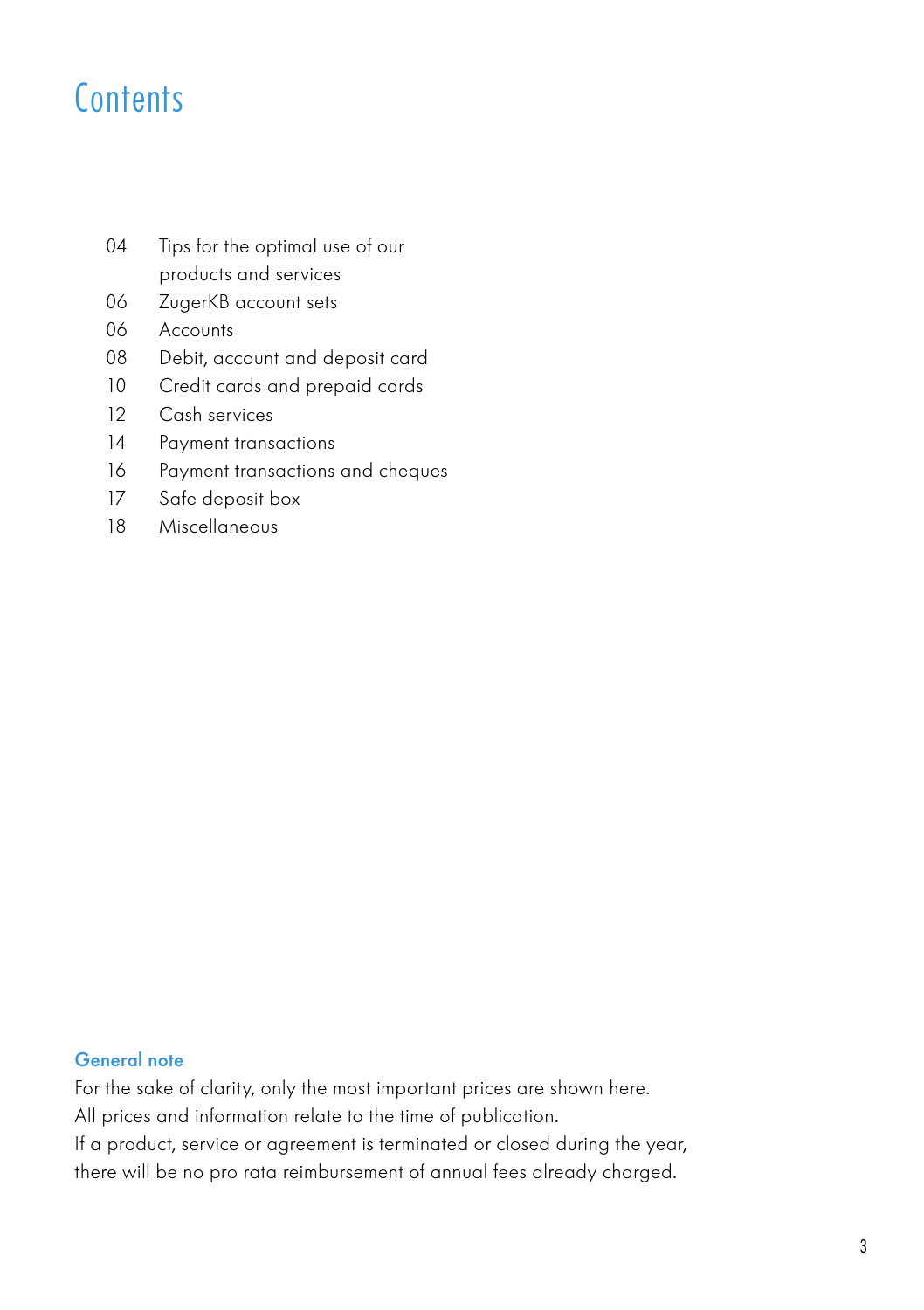## Tips for the optimal use of our products and services

Below we'll help you make the most of our services while saving on costs.

#### "Use our ZugerKB account sets"

- Our account sets offer a range of attractive supplementary services such as free debit and credit cards. If you use our sets, you will save money: use the online set finder (only available in German) at www.zugerkb.ch/setfinder to find the account set that is right for you in just a few simple steps.
- As a client with a securities account (including Fund Savings Plan, but excluding Savings 3 or Vested Benefits account) or mortgage, you benefit every month from a 50% price saving on your account set.

#### "Adiust the account to meet your needs"

- **Consistently separate your payment and saving** transactions. Use our personal and current accounts for regular payments and as the linked account for your securities transactions and loans. No withdrawal limits apply for these accounts.
- As savings accounts are used for saving purposes, withdrawals may be subject to restrictions. In such cases you should plan your withdrawals early and give sufficient notice for any withdrawals that exceed the free withdrawal limit. A penalty is charged for non-compliance with the notice period.

#### "Make your payments easily and safely online"

- Make your payments via e-banking and benefit from attractive execution prices. Avoid sending us written payment orders.
- Make EUR payments in Europe via e-banking as SEPA payments and save money.
- Manage your standing orders free of charge in e-banking and avoid sending direct instructions to the bank to enter or change standing orders.
- Our mobile banking app offers you even more flexibility. Activate the app in e-banking and make your payments while you are out and about.

#### "Go paperless"

- Switch over from physical bank statements to e-banking documents. You will benefit from rapid access, save on postage expenses and reduce your ecological footprint.
- Receive and pay your bills electronically by using the eBill function in e-banking.
- In the "one" app, activate the option under "Bills" to have your credit card statement sent to you electronically and save on postage expenses.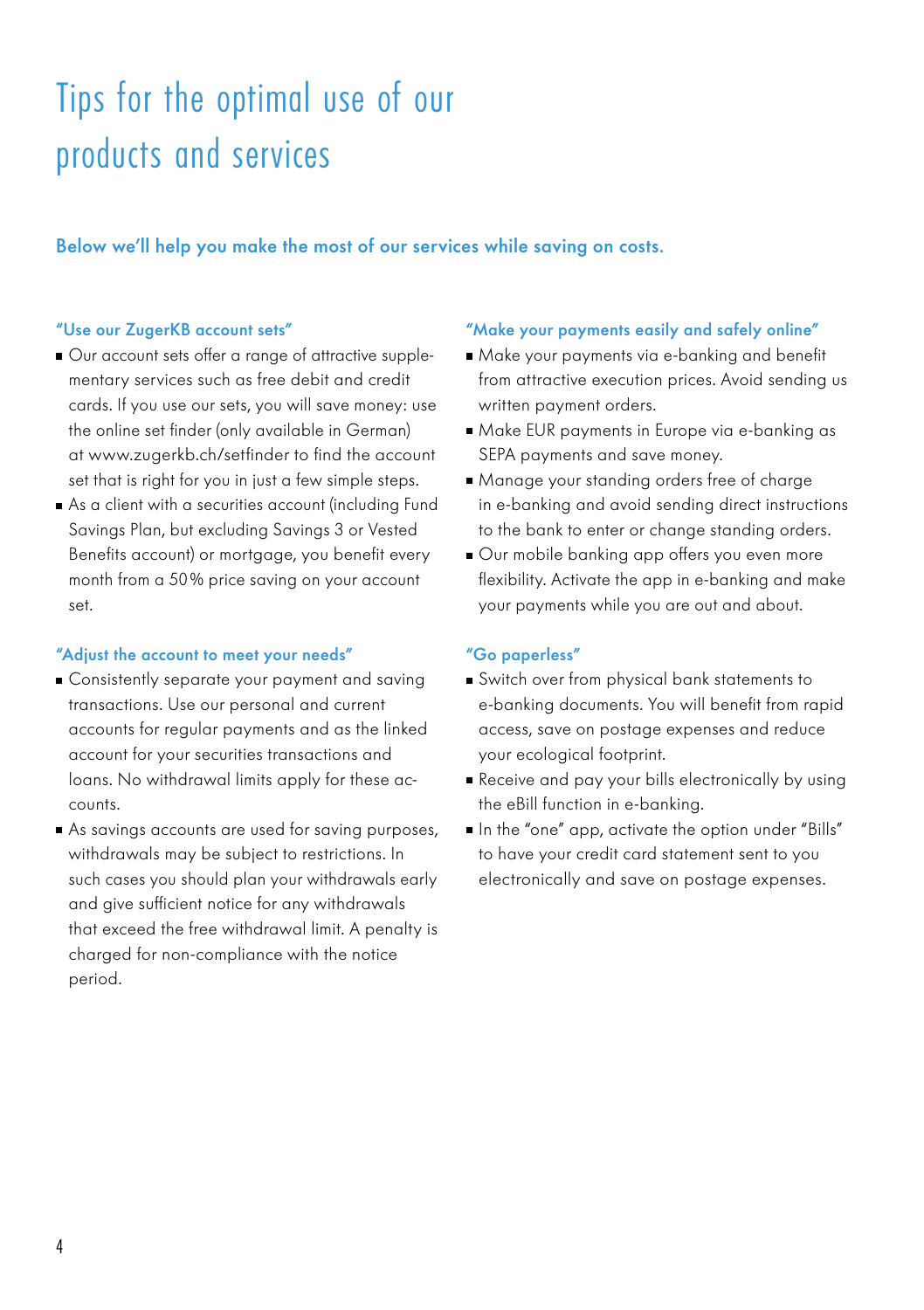#### "Make payments the smart way"

- Use the cashless option to pay for your purchases safely and easily. Enjoy the advantages of this payment method with our debit and credit cards and our digital solutions such as mobile payment (Apple Pay, Google Pay, Samsung Pay), wearable payments (Fitbit Pay and Garmin Pay) and TWINT. You will find more information about setting up and using the app at www.zugerkb.ch/ mobile-payment.
- Use the ZugerKB ATMs for free cash withdrawals and the ATMs of the other cantonal banks for withdrawals outside the canton of Zug.
- Use your Viseca credit card whenever possible: you will receive valuable surprize points on every purchase which you can redeem in the Viseca premium shop.

#### "Use the ATMs in our branches"

- Make free withdrawals and deposits at our ATMs.
- As a Zuger Kantonalbank client, you can use our self-service banking kiosks free of charge to deposit small change, change coins and banknotes, or withdraw coin rolls.

At www.zugerkb.ch/hilfe-und-support you will find useful instructions and videos about e-banking, Mobile Banking, TWINT and the "one" app. By following the step-by-step instructions you can implement the above-mentioned tips simply and conveniently. If you require any further information, our advisors at 041 709 11 11 will be happy to help.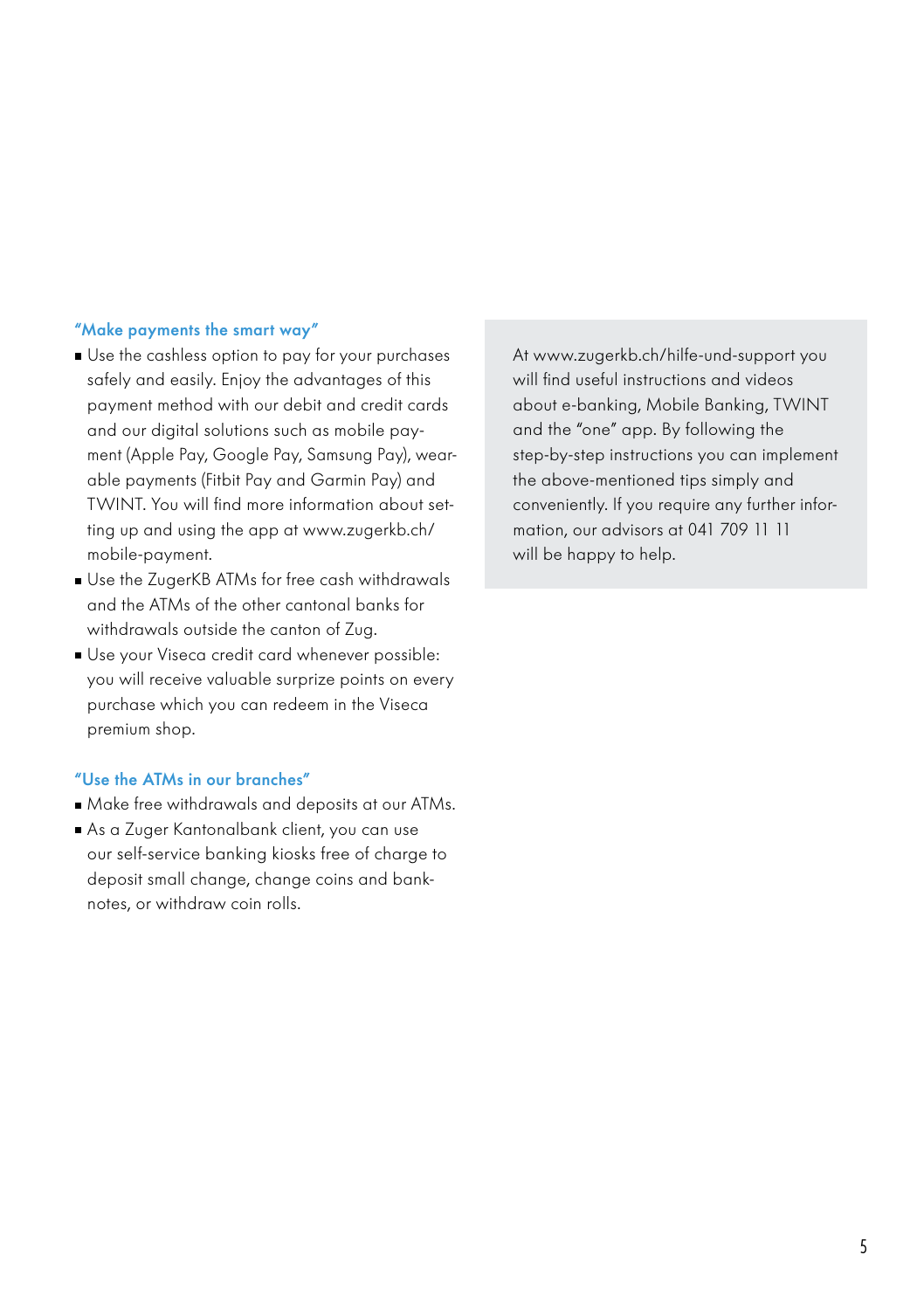### ZugerKB account sets

|                              | Premium               | Comfort | <b>Basic</b> |
|------------------------------|-----------------------|---------|--------------|
| Account set price per month  |                       |         |              |
| without discount             | $\blacksquare$ CHF 36 | CHF18   | CHF8         |
| $\blacksquare$ with discount | CHF18                 | CHF9    | $CHF_4$      |

### Accounts

| free of charge<br>free of charge<br>free of charge<br>CHF 5 per month |                    | Personal account (in CHF/EUR <sup>2</sup> ) | <b>Personal account Mister Money</b><br>Personal account Young People plus<br>Savings account/Savings account plus/<br><b>Savings account Young People</b><br><b>Gift savings account</b><br>Residential savings plan (no new openings) |  |
|-----------------------------------------------------------------------|--------------------|---------------------------------------------|-----------------------------------------------------------------------------------------------------------------------------------------------------------------------------------------------------------------------------------------|--|
|                                                                       | Account opening    |                                             |                                                                                                                                                                                                                                         |  |
|                                                                       | Account management |                                             |                                                                                                                                                                                                                                         |  |

Account statement  $\blacksquare$  free of charge for e-banking documents free of charge<sup>3</sup> CHF 1 per statement<sup>3</sup> free of charge $^3$  e-banking documents:  $\delta$ 

| Advice notes      | not possible                                                                           | not possible                                                                                           |
|-------------------|----------------------------------------------------------------------------------------|--------------------------------------------------------------------------------------------------------|
| Account balancing | free of charge                                                                         | free of charge                                                                                         |
| Postings          | free of charge                                                                         | free of charge                                                                                         |
| Postage fees      | postage fees are charged to client in<br>accordance with applicable rates <sup>4</sup> | postage fees are charged to client in<br>accordance with applicable rates <sup>4</sup>                 |
| Account closure   | CHF <sub>20</sub>                                                                      | CHF20<br>$\blacksquare$ free of charge for gift savings account<br>for closure with a gift certificate |

<sup>1</sup> CHF 10 per duplicate statement

<sup>2</sup> For foreign currency accounts, all fees are converted into the relevant foreign currency.

<sup>3</sup> Delivery by post plus postage. Free of charge for personal account Mister Money and savings account Young People.

<sup>4</sup> The fee is charged once per dispatch and per recipient (regardless of the number of accounts).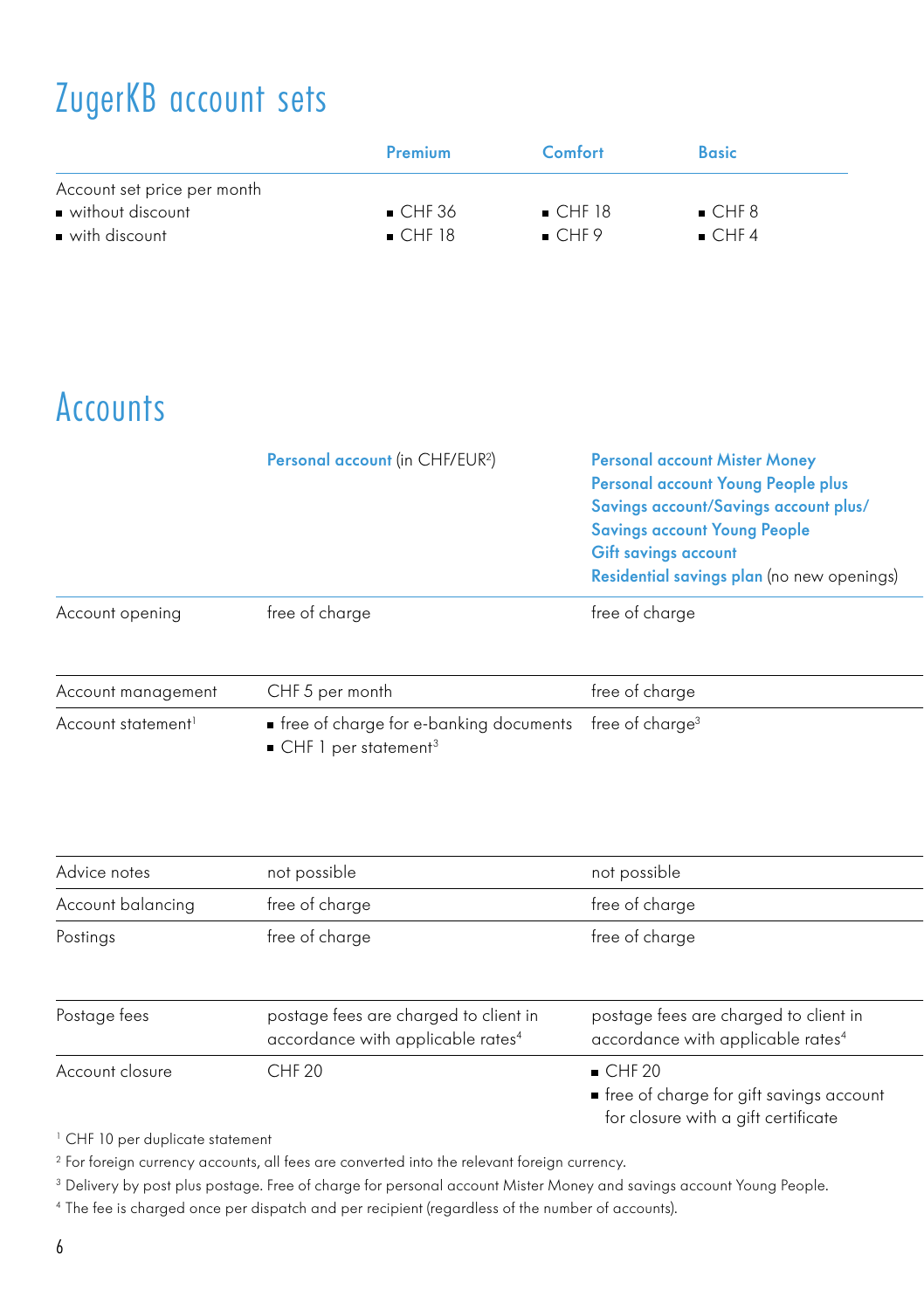### **Discount**

As a client with a securities account (including Fund Savings Plan, excluding Savings 3 or Vested Benefits account) or mortgage, you benefit from a 50% discount on your account set every month.

### Set finder

You can arrange the right account set for your needs at any time at www.zugerkb.ch/ setfinder (only available in German).

### Information on ZugerKB account sets

You can find more detailed information in the brochure on account sets and in the factsheets of the individual account sets.

### Young People account set and Start account set

Teenagers and young adults benefit from a free ZugerKB Young People account set and a ZugerKB Start account set. Detailed information can be found in the factsheets and in the corresponding brochures.

### Rent deposit account Current account in foreign currencies<sup>2</sup>

|                   | • free of charge for clients with a ZugerKB<br>account set<br>others CHF 30            | free of charge                                                                                                                                                                                                                                         |
|-------------------|----------------------------------------------------------------------------------------|--------------------------------------------------------------------------------------------------------------------------------------------------------------------------------------------------------------------------------------------------------|
| free of charge    |                                                                                        | CHF 18 per quarter                                                                                                                                                                                                                                     |
|                   | free of charge <sup>3</sup>                                                            | e-banking documents: one statement per quarter<br>free of charge, CHF 1 for each additional<br>statement<br>delivery by post <sup>3</sup> : one statement per quarter<br>CHF 1, CHF 2 for each additional statement<br>max CHF 30 per reporting period |
|                   | free of charge <sup>3</sup>                                                            | free of charge <sup>3</sup>                                                                                                                                                                                                                            |
| free of charge    |                                                                                        | free of charge                                                                                                                                                                                                                                         |
| free of charge    |                                                                                        | • free of charge with e-banking agreement<br>■ CHF 0.50 per posting without e-banking<br>agreement                                                                                                                                                     |
|                   | postage fees are charged to client in<br>accordance with applicable rates <sup>4</sup> | postage fees are charged to client in<br>accordance with applicable rates <sup>4</sup>                                                                                                                                                                 |
| CHF <sub>20</sub> |                                                                                        | CHF <sub>20</sub>                                                                                                                                                                                                                                      |
|                   |                                                                                        |                                                                                                                                                                                                                                                        |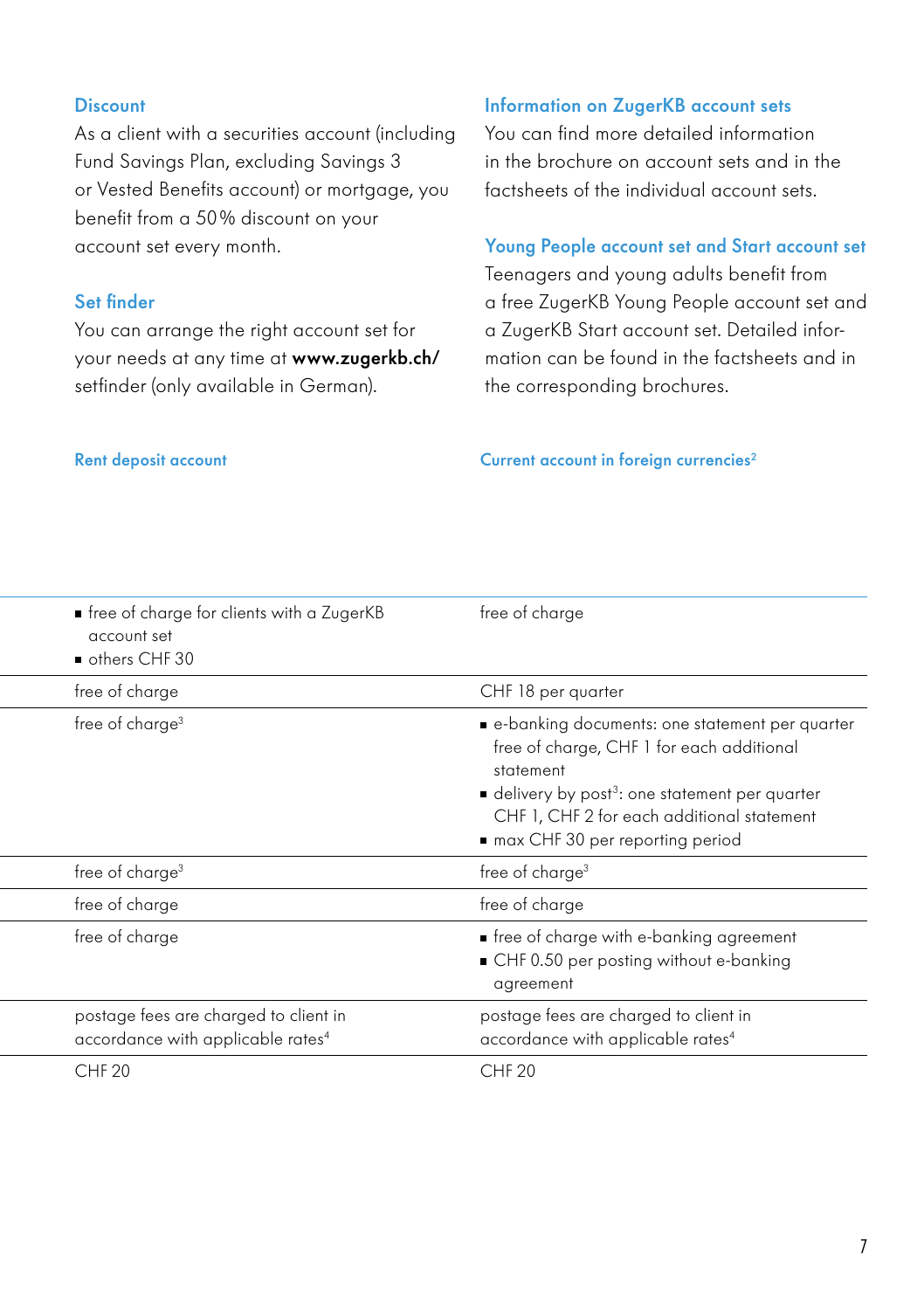### Debit, account and deposit card

#### Debit card (in CHF/EUR<sup>1</sup>) ) studies the chemical card (in  $C$ H $\geq$

| Annual fee                                                                                                                                                                                                                                 | CHF40                                  |
|--------------------------------------------------------------------------------------------------------------------------------------------------------------------------------------------------------------------------------------------|----------------------------------------|
| Replacement card                                                                                                                                                                                                                           | CHF <sub>30</sub>                      |
| Replacement PIN                                                                                                                                                                                                                            | CHF <sub>20</sub>                      |
| Card blocking                                                                                                                                                                                                                              | CHF40                                  |
| Purchase in Switzerland in CHF                                                                                                                                                                                                             | free of charge                         |
| Purchase abroad <sup>2</sup>                                                                                                                                                                                                               | CHF 1.50                               |
| Cash withdrawals<br>$\blacksquare$ at ATMs of Zuger Kantonalbank <sup>3</sup>                                                                                                                                                              | free of charge                         |
| $\blacksquare$ at ATMs of other cantonal banks <sup>3</sup><br>$\blacksquare$ at ATMs of non-cantonal banks in Switzerland <sup>3</sup><br>$\blacksquare$ at POS in Switzerland <sup>4</sup><br>$\blacksquare$ at ATMs abroad <sup>2</sup> | free of charge<br>CHF2<br>CHF2<br>CHF5 |
| Cash deposits at ATMs of Zuger Kantonalbank                                                                                                                                                                                                | free of charge                         |

<sup>1</sup> For the cards in EUR, all fees are converted into EUR.

<sup>3</sup> Currency conversion is based on the selling rate for banknotes applicable at Zuger Kantonalbank.

The selling rates for banknotes published on our website are adjusted on an ongoing basis every day.

<sup>4</sup> The service is not available for the Maestro Card (in CHF/EUR).

<sup>5</sup> Free of charge for personal account Young People plus, savings account Young People and gift savings account.

<sup>&</sup>lt;sup>2</sup> Currencies are converted at a standard foreign currency selling rate. The foreign currency selling rates shown on our website are indicative rates. Rates are adjusted on an ongoing basis every day.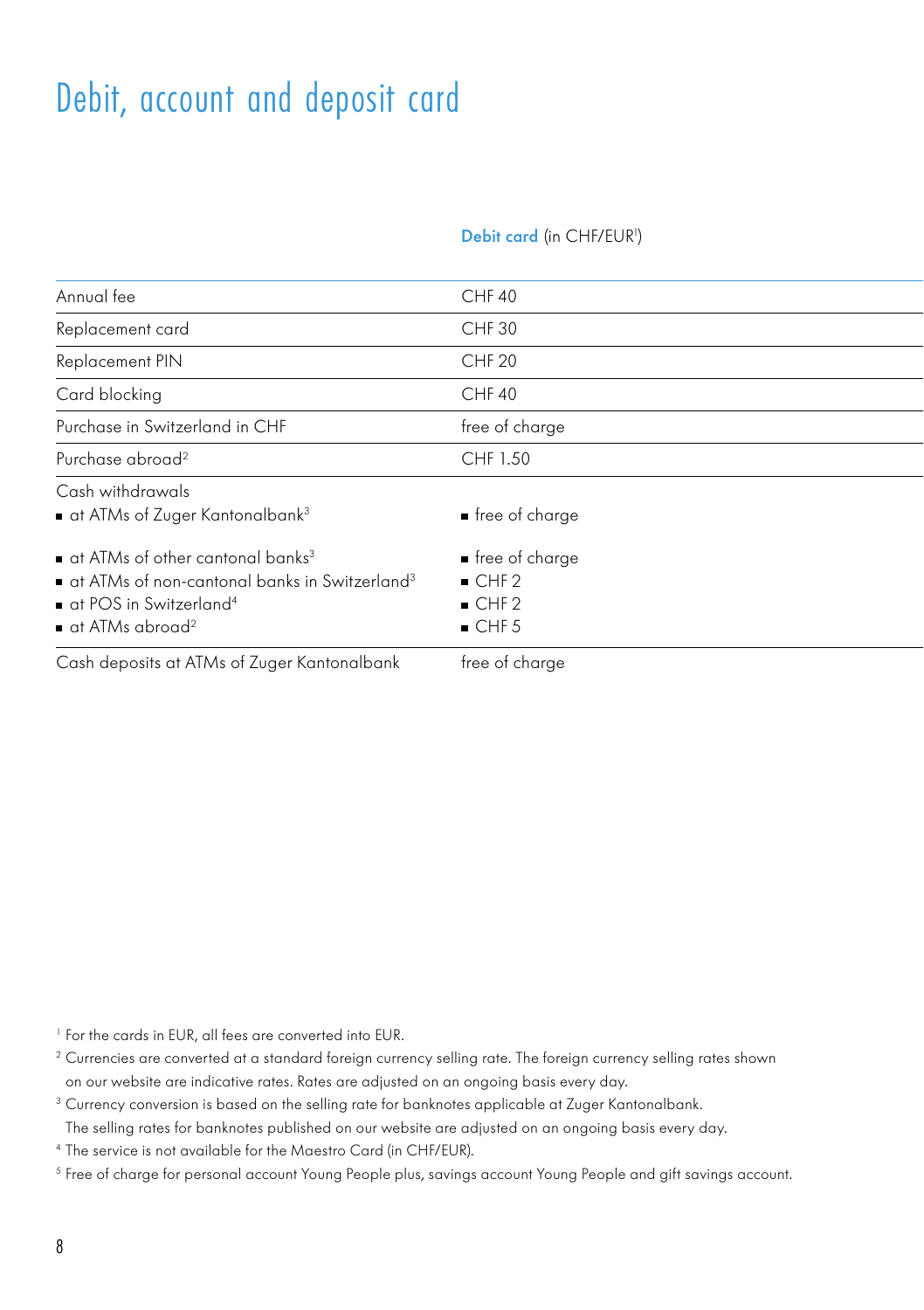| <b>STUcard</b> (in CHF) | Account card (in CHF/EUR <sup>1</sup> )<br>Deposit card (in CHF/EUR <sup>1</sup> ) |
|-------------------------|------------------------------------------------------------------------------------|
| free of charge          | free of charge                                                                     |
| free of charge          | CHF 10 <sup>5</sup>                                                                |
| free of charge          | CHF 10 <sup>5</sup>                                                                |
| free of charge          | CHF 40 <sup>5</sup>                                                                |
| free of charge          | not possible                                                                       |
| CHF 1.50                | not possible                                                                       |
| ■ free of charge        | $\blacksquare$ free of charge                                                      |
|                         | not possible (deposit card)                                                        |
| ■ free of charge        | not possible                                                                       |
| CHF2                    | not possible                                                                       |
| $\blacksquare$ CHF 2    | not possible                                                                       |
| CHF 5                   | not possible                                                                       |

free of charge  $\hskip 45pt$  free of charge free of charge free of charge free of charge  $\hskip 45pt$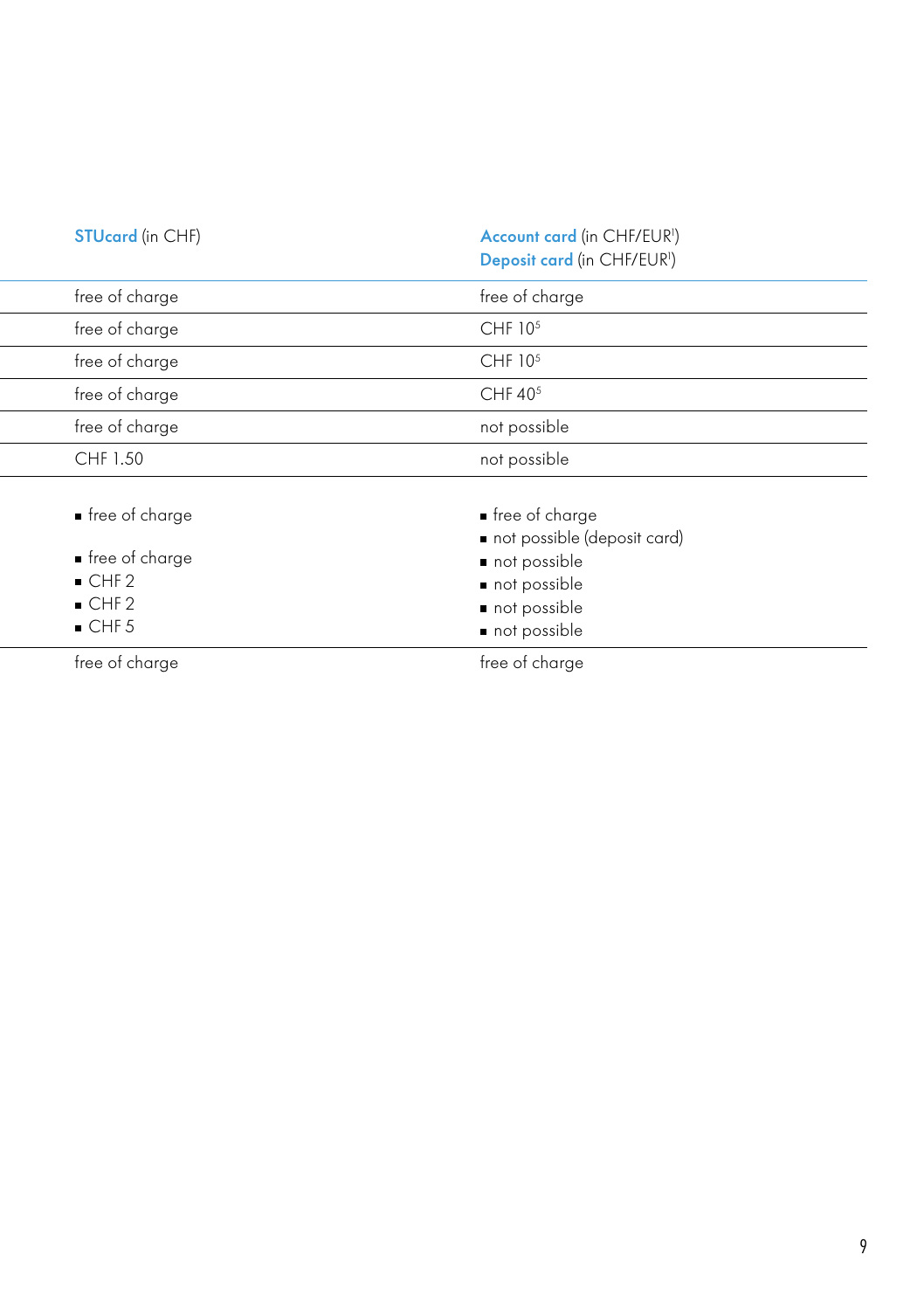### Credit cards and prepaid cards

### Visa Classic/World Mastercard Silver

|                                         | (in CHF)                                       |  |
|-----------------------------------------|------------------------------------------------|--|
| Main card annual fee                    | CHF 100                                        |  |
| Additional card annual fee              | CHF <sub>25</sub>                              |  |
| Replacement card in case of loss        | CHF <sub>20</sub>                              |  |
| Replacement PIN                         | free of charge                                 |  |
| Card blocking                           | free of charge                                 |  |
| Paper invoice sent by post <sup>1</sup> | CHF 2 per invoice                              |  |
| Reminder fee for payment default        | CHF 20 per reminder                            |  |
| Interest in arrears                     | 12%                                            |  |
| Transactions in foreign currency        | 1.75% processing fee                           |  |
| Transactions in CHF abroad              | 1.75% processing fee                           |  |
| Withdrawals at ATMs in Switzerland      | 4%, minimum CHF 10 <sup>2</sup>                |  |
| Withdrawals at ATMs abroad              | 4%, minimum CHF 10                             |  |
| Withdrawals at counters abroad          | 4%, minimum CHF 10                             |  |
| Foreign currency conversion             | Viseca's exchange rate $+1.75%$ processing fee |  |

### Swiss Bankers Travel card3

|                                  | (in CHF/EUR/USD)                                                                                      |
|----------------------------------|-------------------------------------------------------------------------------------------------------|
| Main card annual fee             | free of charge                                                                                        |
| Additional card annual fee       | not possible                                                                                          |
| Replacement card in case of loss | free of charge                                                                                        |
| Replacement PIN                  | free of charge                                                                                        |
| Card blocking                    | free of charge                                                                                        |
| Transactions in foreign currency | CHF/EUR/USD 1 per transaction                                                                         |
| Transactions in CHF abroad       | CHF/EUR/USD 1 per transaction                                                                         |
| Foreign currency conversion      | Exchange rate when transferring money to the card<br>Exchange rate for cash withdrawals and purchases |
| Transfer fee                     | .5% of loaded amount                                                                                  |

<sup>1</sup> Free of charge for online applications at www.viseca.ch/en/digital-services/one

<sup>2</sup> For direct debit charged to account: free of charge at ATMs of cantonal banks and CHF 2 at ATMs of non-cantonal banks. Cash withdrawals from Postomat ATMs cannot be settled via direct account debits. Direct debit is only available for CHF cards.

<sup>3</sup> For further prices, please consult our website.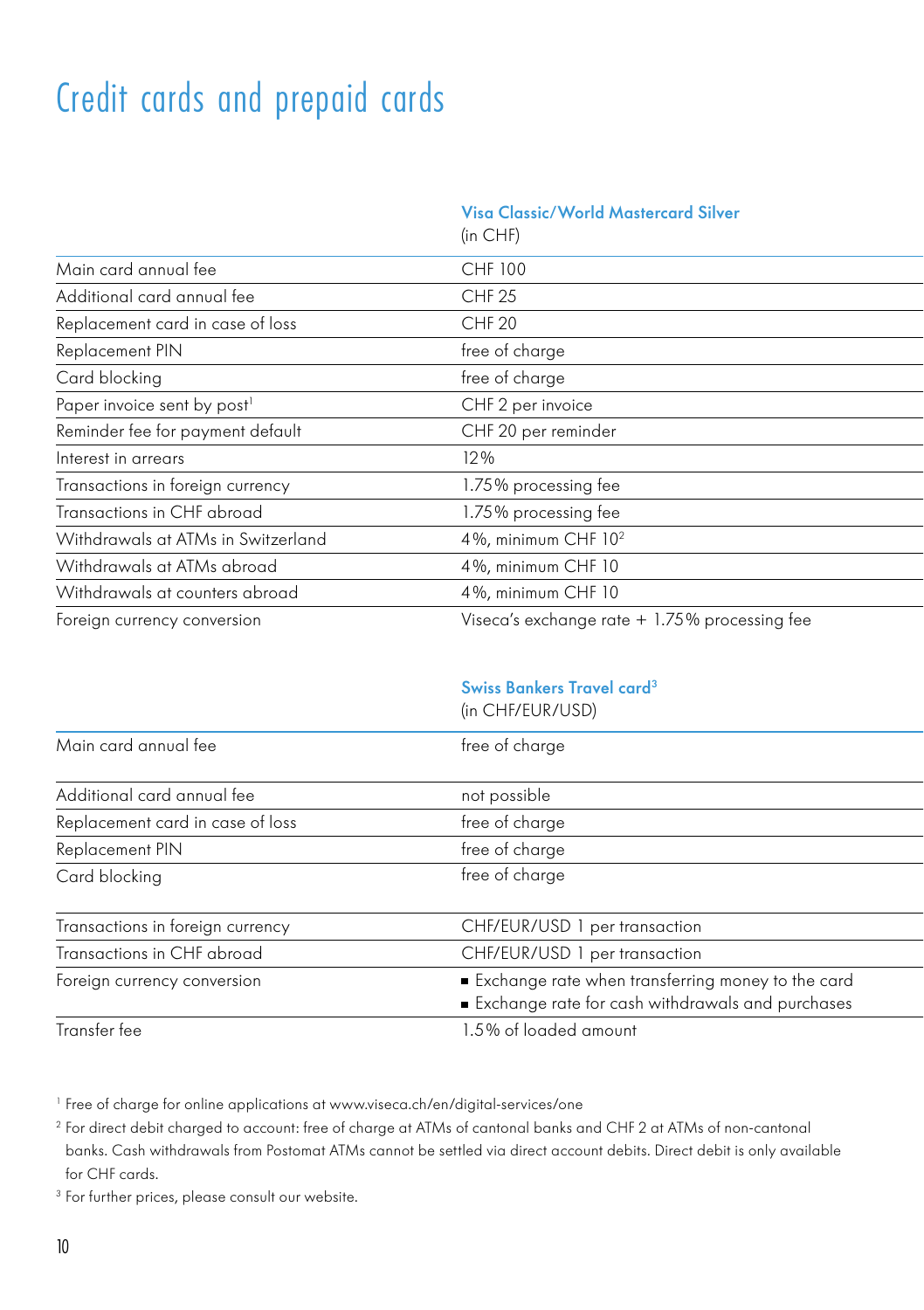| Visa Gold/World Mastercard Gold<br>(in CHF/EUR/USD) | <b>Visa Platinum</b><br>(in CHF/EUR/USD)       |
|-----------------------------------------------------|------------------------------------------------|
| CHF 200/EUR 200/USD 200                             | CHF 550/EUR 450/USD 450                        |
| CHF 50/EUR 100/USD 100                              | free of charge for four additional cards       |
| free of charge                                      | free of charge                                 |
| free of charge                                      | free of charge                                 |
| free of charge                                      | free of charge                                 |
| CHF/EUR/USD 2 per invoice                           | free of charge                                 |
| CHF 20, EUR/USD 15 per reminder                     | CHF 20 per reminder                            |
| 12%                                                 | $12\%$                                         |
| 1.75% processing fee                                | 1.75% processing fee                           |
| 1.75% processing fee                                | 1.75% processing fee                           |
| 4%, minimum CHF/EUR/USD 10 <sup>2</sup>             | 2,5%, minimum CHF 5 resp. EUR/USD 3.50         |
| 4%, minimum CHF/EUR/USD 10                          | 2,5%, minimum CHF 10 resp. EUR/USD 7           |
| 4%, minimum CHF/EUR/USD 10                          | 4%, minimum CHF 10 resp. EUR/USD 7             |
| Viseca's exchange rate $+1.75%$ processing fee      | Viseca's exchange rate $+1.75%$ processing fee |

| <b>BASIC Visa/BASIC Mastercard</b><br>(in CHF); no new openings | <b>Prepaid Mastercard</b><br>(in CHF); no new openings |
|-----------------------------------------------------------------|--------------------------------------------------------|
| <b>CHF30</b>                                                    | $\blacksquare$ CHF 50                                  |
|                                                                 | $EUR/USD$ 25                                           |
| CHF <sub>20</sub>                                               | not possible                                           |
| CHF <sub>20</sub>                                               | CHF/EUR/USD 20                                         |
| CHF 10                                                          | CHF/EUR/USD 10                                         |
| $\blacksquare$ free of charge in case of loss/theft             | $\blacksquare$ free of charge in case of loss/theft    |
| $CHF10$ other                                                   | $\blacksquare$ CHF 10 other                            |
| 2.5% processing fee                                             | 1.75% processing fee                                   |
| 2.5% processing fee                                             | 1.75% processing fee                                   |
| Viseca's exchange rate + 2.5% processing fee                    | Viseca's exchange rate + 2.5% processing fee           |
|                                                                 |                                                        |

Transfer fee 1%, minimum CHF 5

**EUR/USD 3**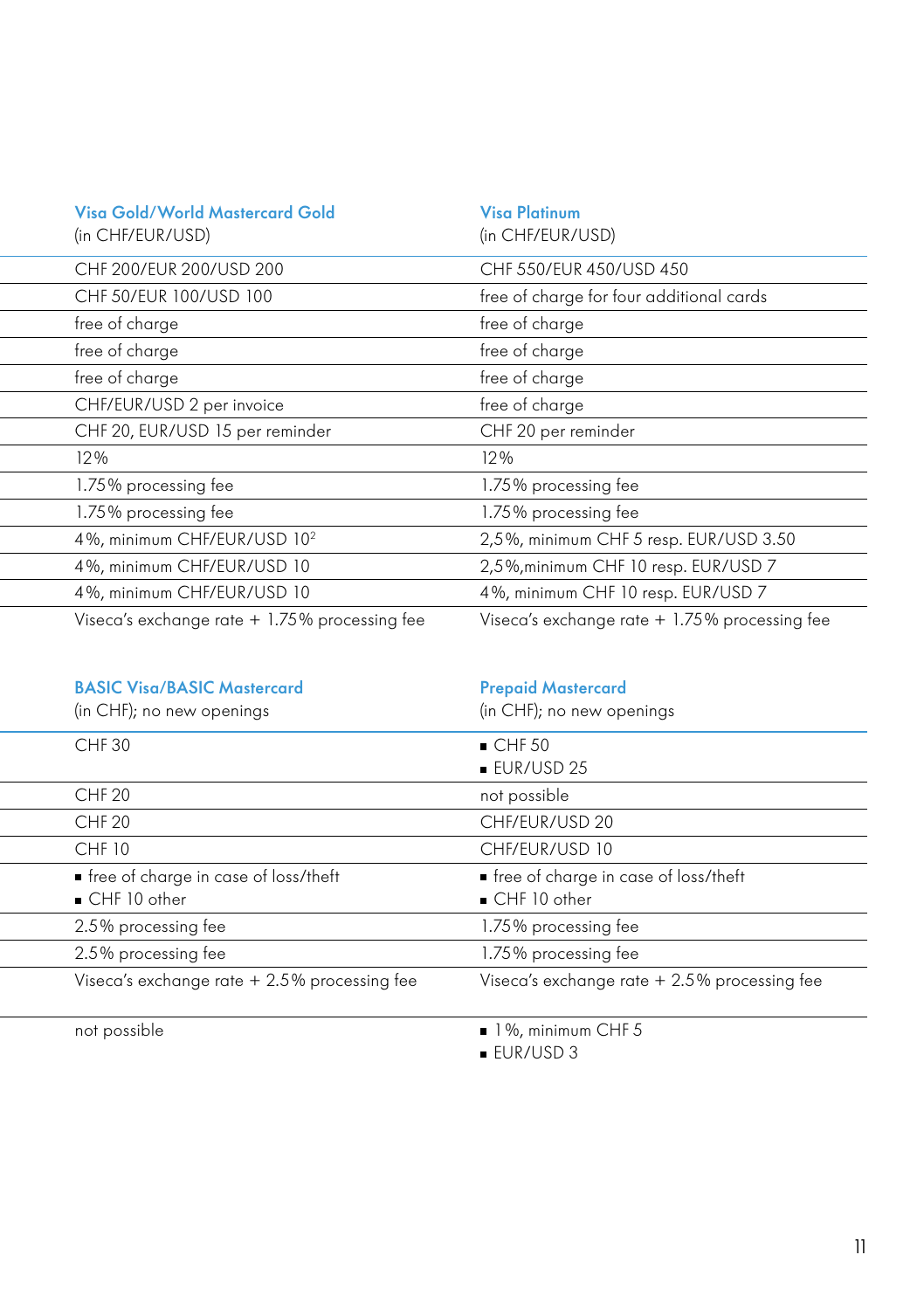### Cash services

### Services at branches<sup>1</sup>

| Deposits                                                                                             | • free of charge                                                                                                                                                                                           |
|------------------------------------------------------------------------------------------------------|------------------------------------------------------------------------------------------------------------------------------------------------------------------------------------------------------------|
|                                                                                                      | CHF 10 to third parties                                                                                                                                                                                    |
| Withdrawals CHF/EUR up to CHF 5000                                                                   | $\blacksquare$ free of charge <sup>2</sup><br>• 6 withdrawals free per year, CHF 2 per additional<br>withdrawal <sup>3</sup><br>$\blacksquare$ CHF 2 per withdrawal <sup>4</sup>                           |
| Withdrawals CHF/EUR over CHF 5000 and other<br>major currencies <sup>5</sup>                         | free of charge                                                                                                                                                                                             |
| Fee charged for foreign currency deposits to a for-<br>eign currency account in the same currency    | $\blacksquare$ EUR/USD: no fee<br>other foreign currencies: 1% (minimum: CHF 20) up to<br>countervalue of CHF 50000, 0.75% for higher amounts                                                              |
| Fee charged for foreign currency withdrawals from a<br>foreign currency account in the same currency | EUR/USD: 1% or at least CHF 20 up to countervalue<br>of CHF 50000, 0.5 % for higher amounts<br>other foreign currencies: 1% (minimum: CHF 20) up to<br>countervalue of CHF 50000, 0.75% for higher amounts |
| Deposits and withdrawals in CHF by and to<br>clients of other cantonal banks                         | <b>CHF 10</b>                                                                                                                                                                                              |
| Purchases and sales of major currencies <sup>5</sup><br>and physical precious metals <sup>6</sup>    | free of charge up to CHF 15'000, higher CHF 10 for<br>client <sup>7</sup><br>CHF 10 for non-clients                                                                                                        |
| Sale/delivery of other foreign currencies <sup>8</sup>                                               | CHF 5 per delivery                                                                                                                                                                                         |
| Acceptance of small change                                                                           | free of charge up to CHF 100, higher amounts 1%<br>for clients<br>■ 5 % for non-clients                                                                                                                    |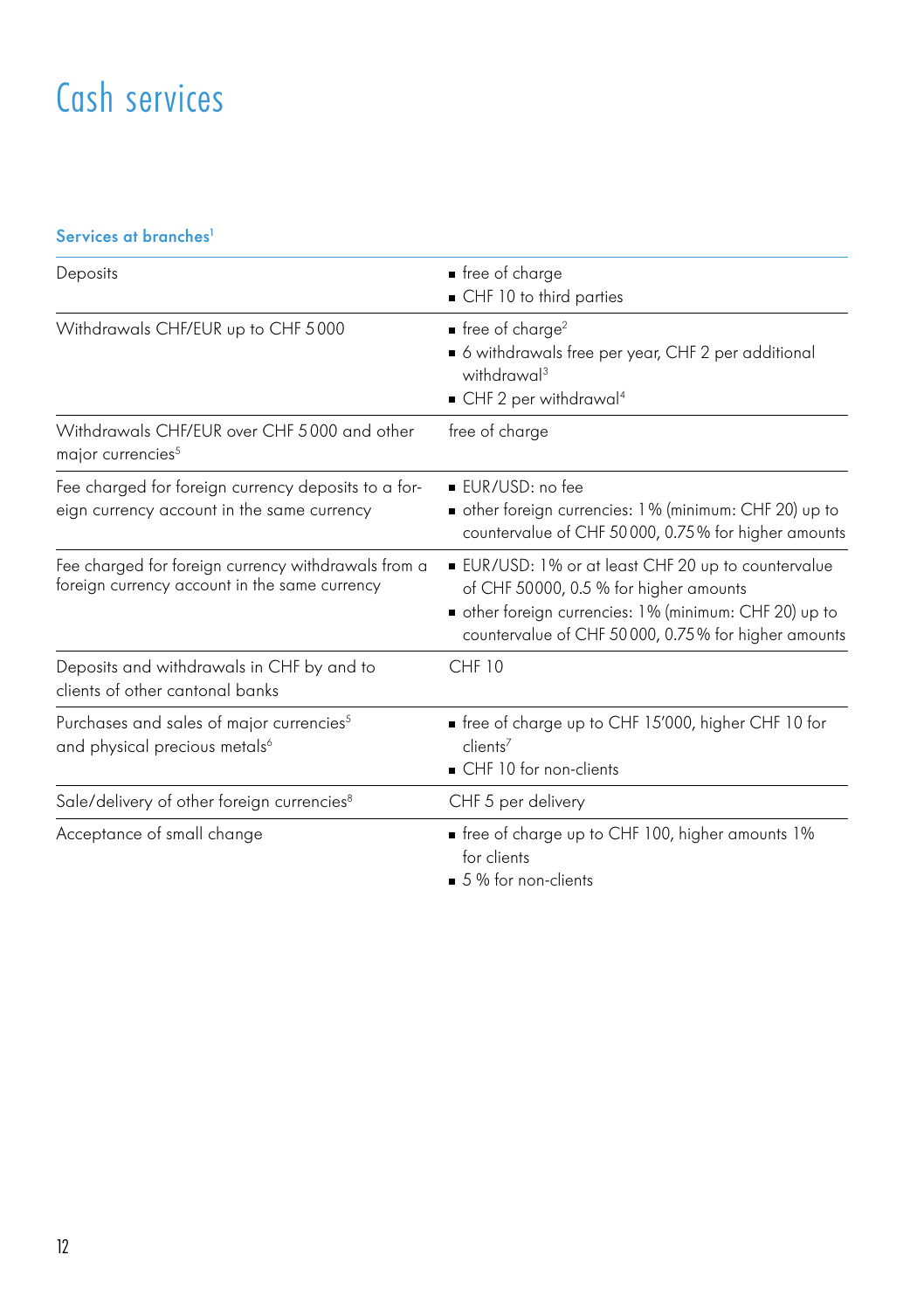#### Services at self-service banking kiosks

| Deposit of coins                          | free of charge <sup>9</sup>                                                                                                                                                             |
|-------------------------------------------|-----------------------------------------------------------------------------------------------------------------------------------------------------------------------------------------|
| Changing of coins and banknotes           | free of charge with ZugerKB account card,<br>ZugerKB debit card, ZugerKB STUcard,<br>ZugerKB credit card<br>■ CHF 1 plus 1% of amount changed with all credit<br>cards from other banks |
| Withdrawal of coin rolls                  | free of charge with ZugerKB account card,<br>ZugerKB debit card, ZugerKB STUcard,<br>ZugerKB credit card<br>• CHF 5 with all credit cards from other banks                              |
| Purchase of major currencies <sup>5</sup> | free of charge                                                                                                                                                                          |

<sup>1</sup> For foreign currency accounts, all fees are converted into the foreign currency.

- <sup>2</sup> Applies to personal account Young People plus, personal account Mister Money, savings account Young People, rent deposit account
- <sup>3</sup> Applies to savings account, savings account plus, residential savings plan
- <sup>4</sup> Applies to personal accounts in CHF and EUR
- <sup>5</sup> EUR, USD, GBP, AUD and CAD
- <sup>6</sup> Purchases only available to clients of Zuger Kantonalbank.
- <sup>7</sup> Always free of charge if the transaction is routed through a client account.
- <sup>8</sup> Is offered through the cash delivery service of Swiss Bankers. Only available to clients with an account at Zuger Kantonalbank.
- <sup>9</sup> Only available to clients of Zuger Kantonalbank with a ZugerKB account card, ZugerKB debit card or ZugerKB STUcard.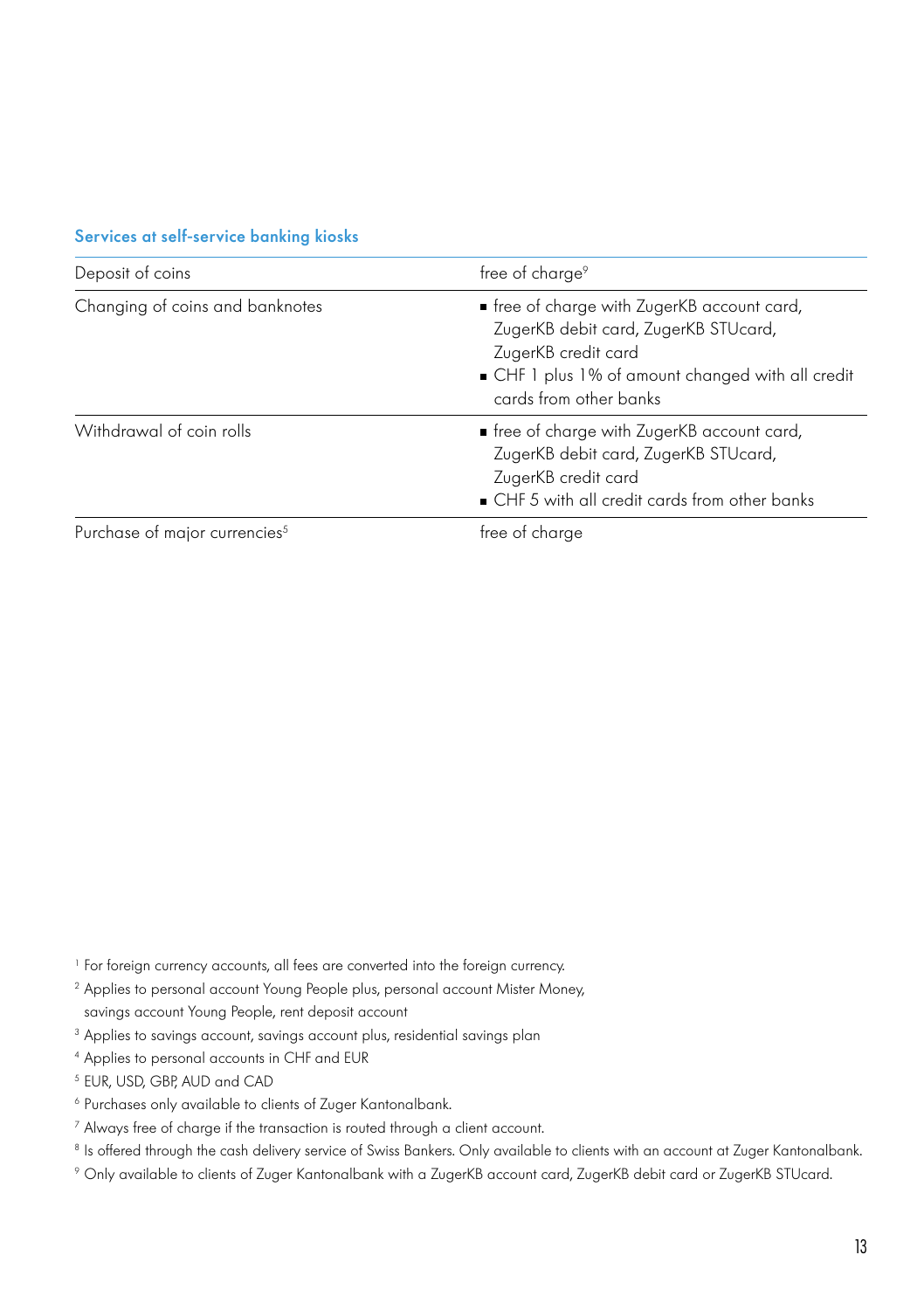### Payment transactions

| <b>Switzerland in CHF and EUR</b>                                                                                                            | Personal account (in CHF/EUR <sup>1</sup> )<br>Personal account Young People plus<br><b>Personal account Mister Money</b> |
|----------------------------------------------------------------------------------------------------------------------------------------------|---------------------------------------------------------------------------------------------------------------------------|
| Incoming payments                                                                                                                            | free of charge                                                                                                            |
| Outgoing payments<br>via e-banking<br>with a scanning order via the bank<br>with conventional form/letter via the bank                       | ■ free of charge<br>CHF 2 per order <sup>2</sup><br>CHF 20 per item                                                       |
| Standing order (entering, changing, deleting)<br>■ via e-banking<br>via the bank                                                             | ■ free of charge<br>$\blacksquare$ CHF 5 per order <sup>5</sup>                                                           |
| Standing order (execution)<br>via e-banking<br>$\blacksquare$ via the bank                                                                   | ■ free of charge<br>• free of charge                                                                                      |
| Direct debit (LSV)                                                                                                                           | free of charge                                                                                                            |
| Abroad in CHF and foreign currencies<br>Switzerland in foreign currencies (except EUR)<br>Incoming payments                                  | free of charge                                                                                                            |
| Outgoing payments<br>■ SEPA-compliant via e-banking<br>non-SEPA-compliant via e-banking<br>with conventional form/letter via the bank        | ■ free of charge<br>$\blacksquare$ CHF 5 per item<br>CHF 20 per item                                                      |
| Standing order (entering, changing, deleting)<br>via e-banking<br>via the bank                                                               | $\blacksquare$ free of charge<br>CHF 5 per order <sup>5</sup>                                                             |
| Standing order (execution)<br>SEPA-compliant via e-banking<br>non-SEPA-compliant via e-banking<br>with conventional form/letter via the bank | ■ free of charge<br>$\blacksquare$ CHF 5 per item<br>CHF 20 per item                                                      |

<sup>1</sup> For foreign currency accounts, all fees are converted into the relevant foreign currency.

<sup>2</sup> Free of charge with the personal account Mister Money

<sup>3</sup> Clients who have a ZugerKB account set under the same client relationship can make six payments via e-banking from their savings account per year free of charge. The number of free payments includes all payment transactions in Switzerland as well as SEPA payments.

<sup>4</sup> Scanning orders are not possible from a savings account. If a scanning order is changed and a savings account is set manually as the debiting account, CHF 5 is charged per item.

<sup>5</sup> Free of charge for standing orders in favour of Savings 3 and the fund savings plan and for standing orders debited to an account in a Premium account set.

<sup>6</sup> E-banking payments are not permitted for the gift savings account.

<sup>7</sup> Account transfers are free of charge.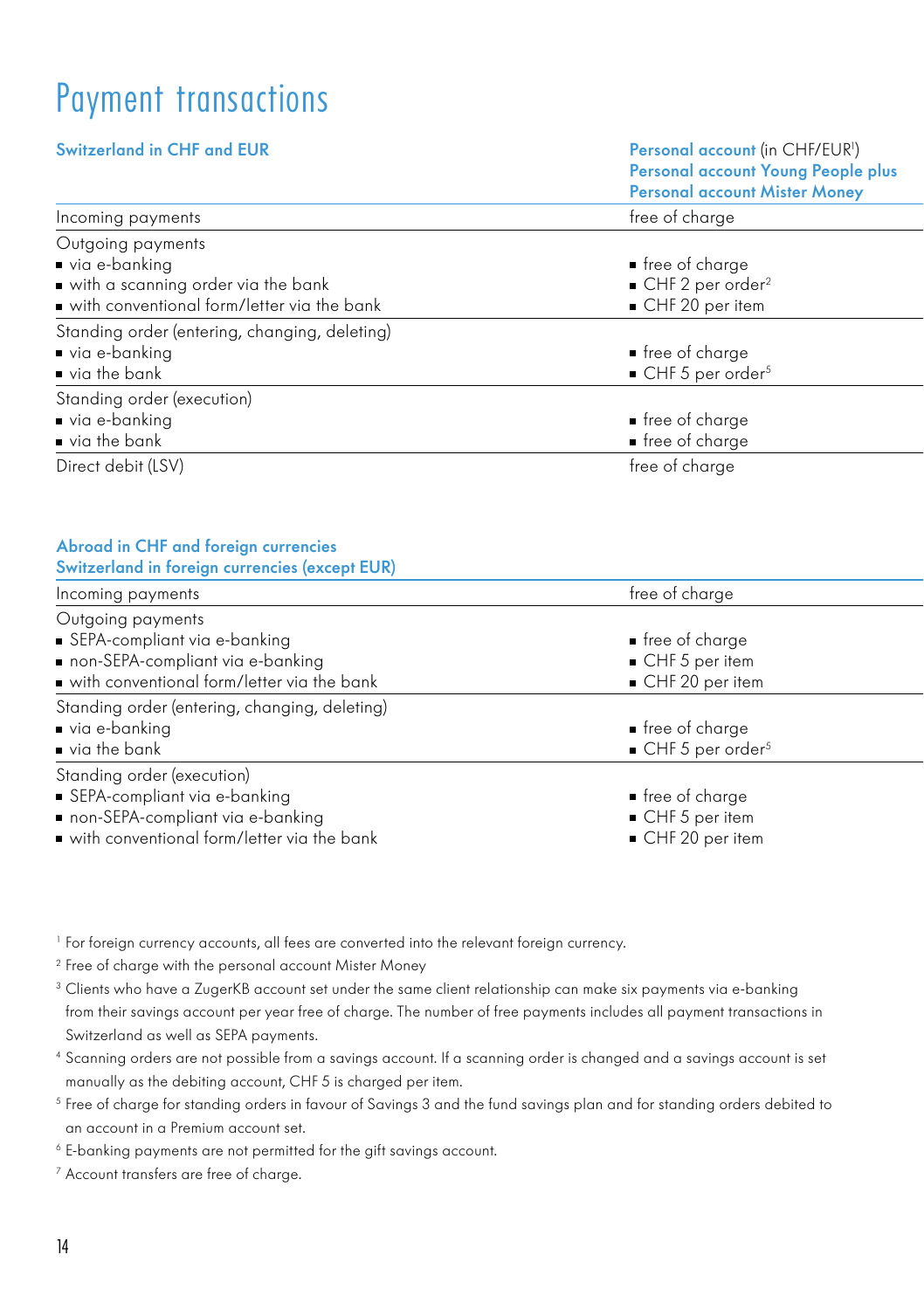| Current account in foreign currencies <sup>1</sup>                                     | Savings account/Savings account plus<br>Savings account Young People/Gift savings account <sup>6</sup><br>Residential savings plan (no new openings) |
|----------------------------------------------------------------------------------------|------------------------------------------------------------------------------------------------------------------------------------------------------|
| free of charge                                                                         | free of charge                                                                                                                                       |
| $\blacksquare$ free of charge<br>$\blacksquare$ CHF 0.50 per item<br>■ CHF 20 per item | $\blacksquare$ CHF 5 per item <sup>3,7</sup><br>$\blacksquare$ not possible <sup>4</sup><br>CHF 20 per item                                          |
| $\blacksquare$ free of charge                                                          | ■ free of charge                                                                                                                                     |
| $\blacksquare$ CHF 5 per order <sup>5</sup>                                            | $\blacksquare$ CHF 5 per order <sup>5</sup>                                                                                                          |
| $\blacksquare$ free of charge<br>■ CHF 1 per item                                      | $\blacksquare$ CHF 5 per item <sup>3,7</sup><br>$\blacksquare$ CHF 5 per item <sup>7</sup>                                                           |
| free of charge                                                                         | not possible                                                                                                                                         |

| free of charge                              | free of charge                              |  |
|---------------------------------------------|---------------------------------------------|--|
|                                             |                                             |  |
| $\blacksquare$ free of charge               | $\blacksquare$ CHF 5 per item <sup>3</sup>  |  |
| $CHF5$ per item                             | $\blacksquare$ CHF 10 per item              |  |
| $\blacksquare$ CHF 20 per item              | $\blacksquare$ CHF 20 per item              |  |
|                                             |                                             |  |
| $\blacksquare$ free of charge               | $\blacksquare$ free of charge               |  |
| $\blacksquare$ CHF 5 per order <sup>5</sup> | $\blacksquare$ CHF 5 per order <sup>5</sup> |  |
|                                             |                                             |  |
| $\blacksquare$ free of charge               | $\blacksquare$ CHF 5 per item <sup>3</sup>  |  |
| $CHF5$ per item                             | $\blacksquare$ CHF 10 per item              |  |
| $\blacksquare$ CHF 20 per item              | $\blacksquare$ CHF 20 per item              |  |
|                                             |                                             |  |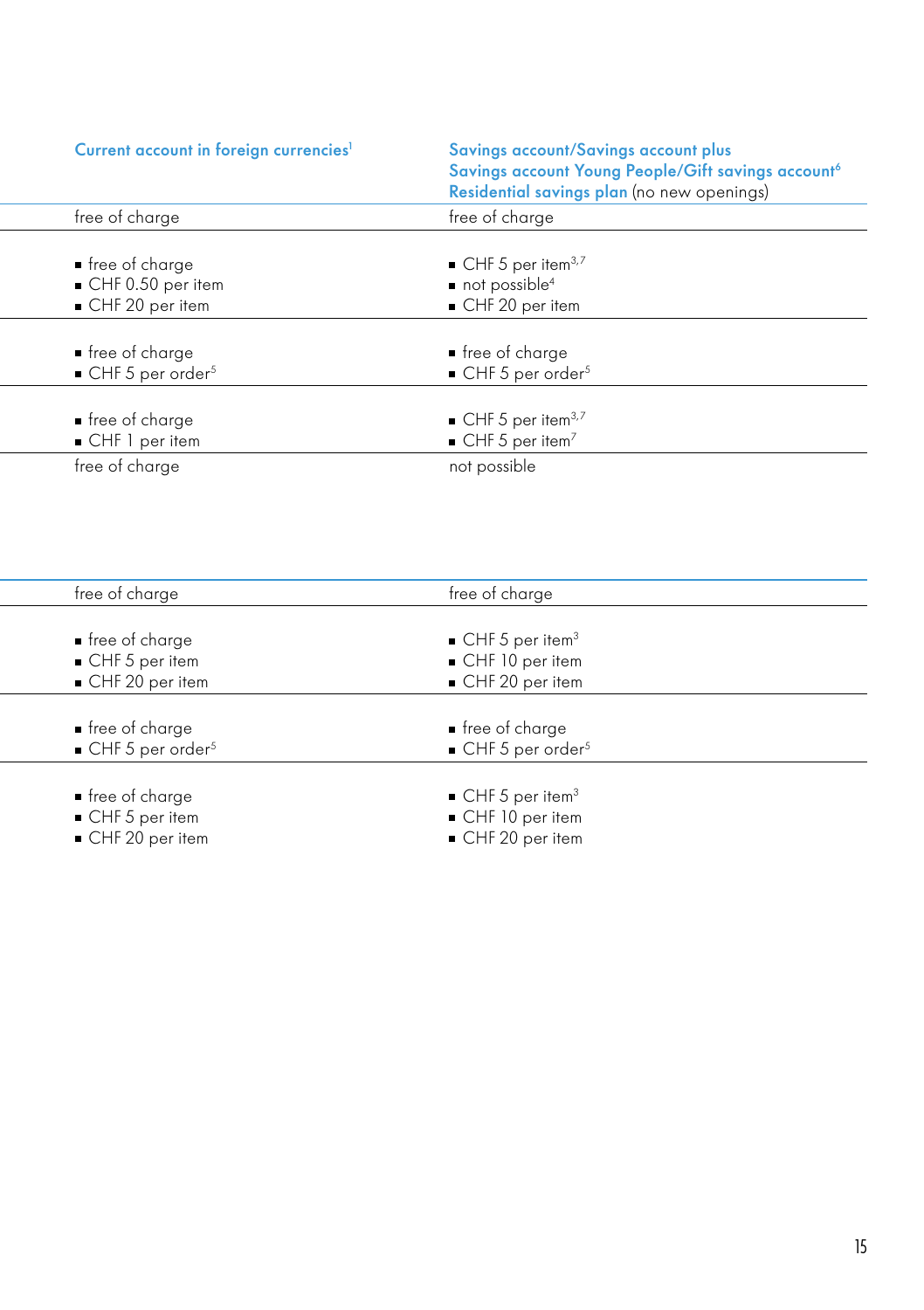### Payment transactions and cheques

### Other payment transaction services

| Account transfers within Zuger Kantonalbank    | free of charge                                 |
|------------------------------------------------|------------------------------------------------|
| Surcharge for e-mail, telephone and fax orders | CHF 20 per order                               |
| Surcharge for fax confirmation                 | CHF 20 per item                                |
| Surcharge for "OUR" fee option                 | CHF 20 per item $1$                            |
| Express execution                              | CHF 35 per item                                |
| Enquiries                                      | CHF 120 per hour, at least CHF 50 <sup>2</sup> |
| Third-party charges                            | passed on to the client                        |

### Traveller's cheques

| Purchase of traveller's cheques by clients     | CHF 5 per cheque                  |
|------------------------------------------------|-----------------------------------|
| Purchase of traveller's cheques by non-clients | CHF 10 per cheque, minimum CHF 25 |

### **Cheques**

| Cheque credit subject to clearance     | CHF 25 per cheque |
|----------------------------------------|-------------------|
| Cheque credit after clearance          | CHF 50 per cheque |
| Issue of bank cheque                   | CHF 50 per cheque |
| Stopping of cheques                    | CHF 50 per cheque |
| Surcharge for telephone and fax orders | CHF 20 per cheque |

<sup>1</sup> A flat fee of CHF 20 is charged for "OUR" (sender pays costs) foreign payments. No fees are charged subsequently. <sup>2</sup> Plus VAT and third-party fees

16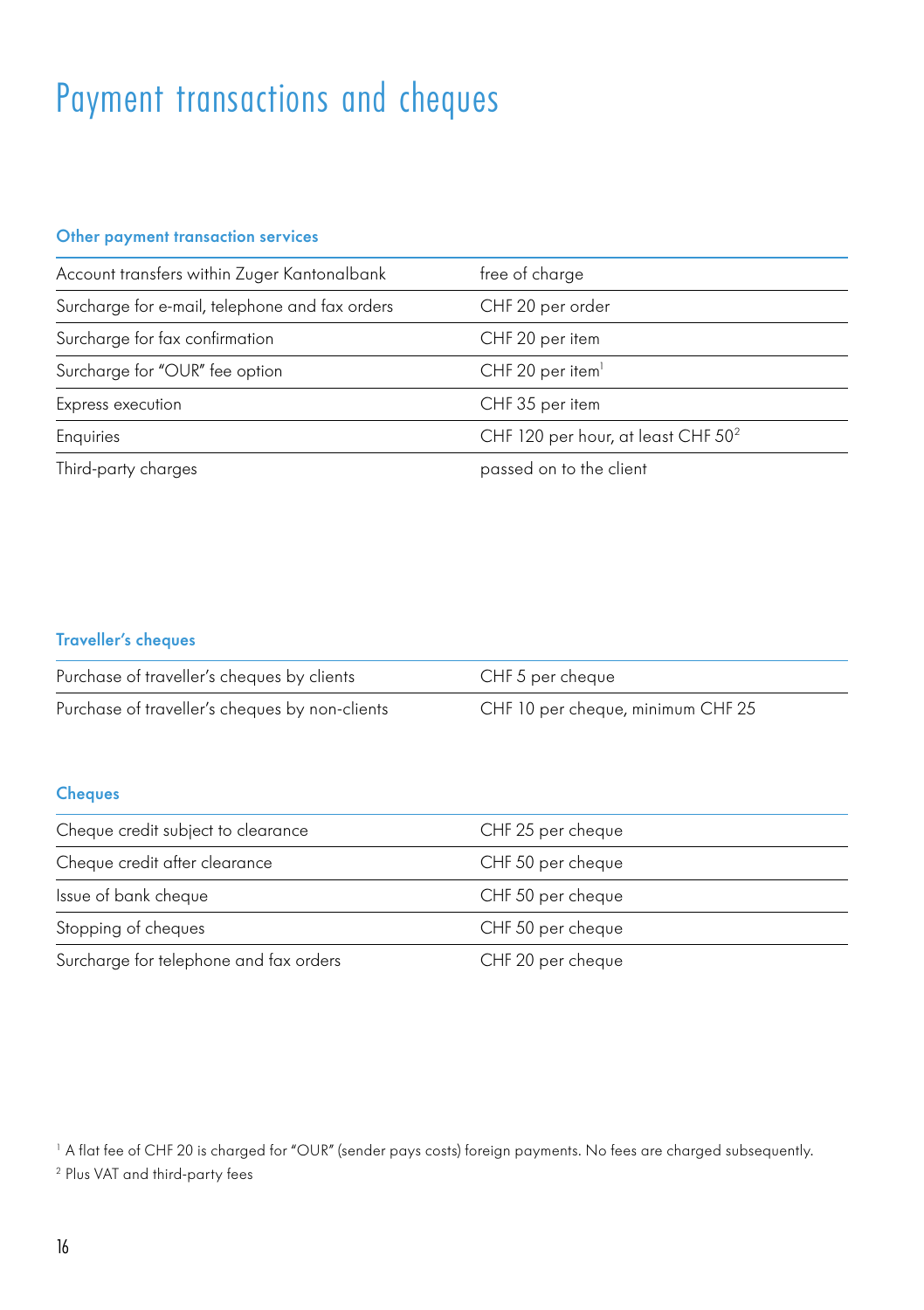### Safe deposit box

#### Rental of safe deposit boxes

| Volume in dm <sup>3</sup> (height x length x depth) | Annual fee <sup>1,2</sup> |
|-----------------------------------------------------|---------------------------|
| $1-5$ dm <sup>3</sup>                               | CHF 100                   |
| $6 - 10$ dm <sup>3</sup>                            | <b>CHF 120</b>            |
| $11 - 15$ dm <sup>3</sup>                           | CHF 170                   |
| $16 - 20$ dm <sup>3</sup>                           | CHF 190                   |
| $21 - 30$ dm <sup>3</sup>                           | <b>CHF 220</b>            |
| $31 - 40$ dm <sup>3</sup>                           | <b>CHF 240</b>            |
| $41 - 50$ dm <sup>3</sup>                           | <b>CHF 250</b>            |
| $51 - 100$ dm <sup>3</sup>                          | <b>CHF 350</b>            |
| $101 - 150$ dm <sup>3</sup>                         | <b>CHF 520</b>            |
| $151 - 200$ dm <sup>3</sup>                         | <b>CHF 550</b>            |
| $201 - 1000$ dm <sup>3</sup>                        | <b>CHF 750</b>            |
| $1001 - 5000$ dm <sup>3</sup>                       | CHF 1000                  |
| $> 5000$ dm <sup>3</sup>                            | CHF 5000                  |

Depending on the location, the size of the safe deposit boxes can be selected to suit your requirements. Details on the locations and safe deposit box sizes are available from our website www.zugerkb.ch/schrankfach.

### Other services

| In the event of a key loss, the charge for changing<br>the lock or forcibly opening the safe deposit box | CHF 500 <sup>1</sup>      |
|----------------------------------------------------------------------------------------------------------|---------------------------|
| Access card to safe deposit box of Zuger Kantonalbank<br>$\blacksquare$ First issue<br>Replacement card  | ■ free of charge<br>CHF15 |

#### <sup>1</sup> plus VAT

<sup>2</sup> The annual fees are payable following the signing of the agreement and each February for the current calendar year. If an account is opened during the course of the year, the first annual charge is levied on a pro rata basis. If the agreement is rescinded during the course of the year, fees that have already been paid are not reimbursed.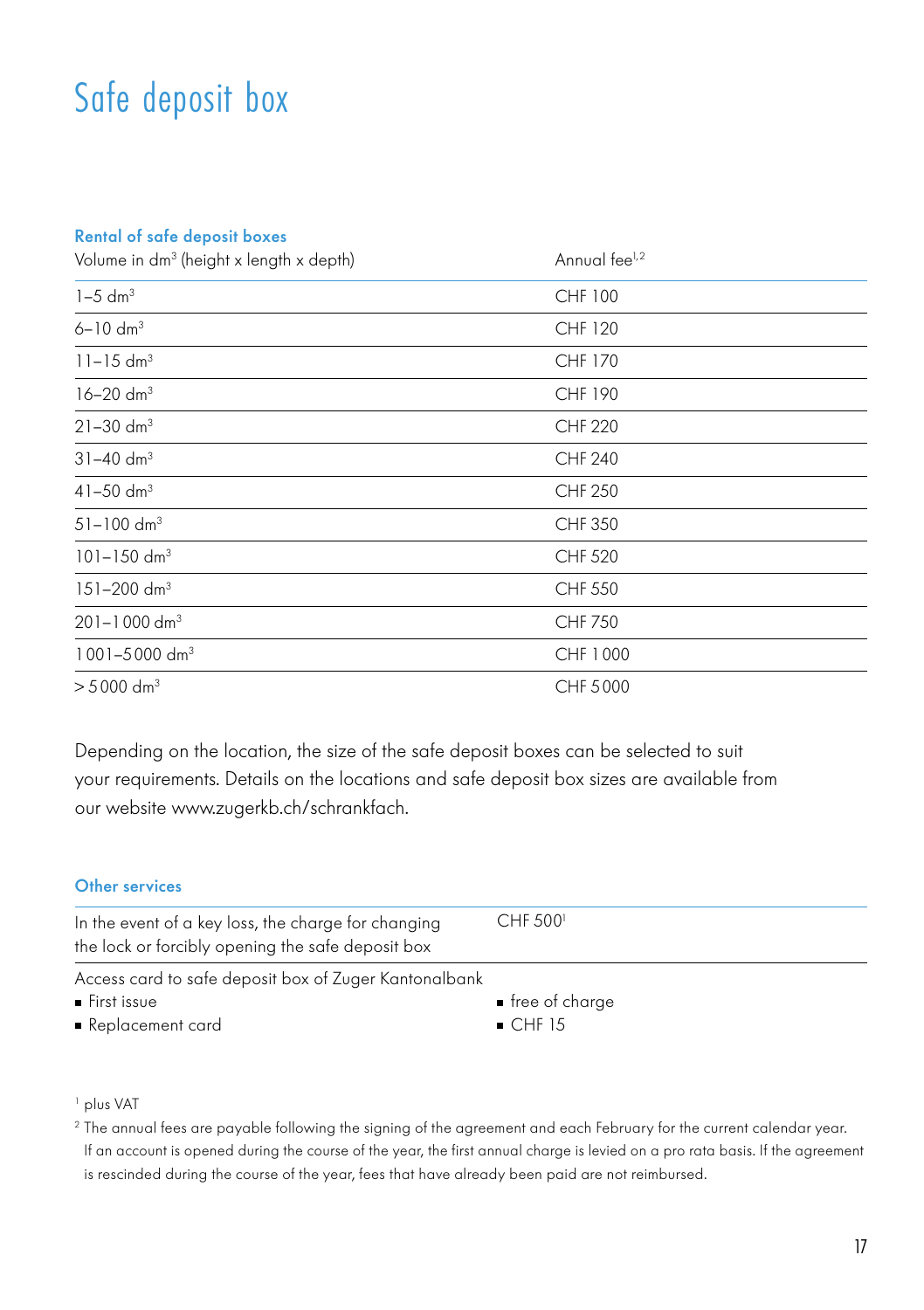### Miscellaneous

### Miscellaneous

| Retained mail                                                                                   | CHF 300 per year <sup>1</sup>                                                                   |
|-------------------------------------------------------------------------------------------------|-------------------------------------------------------------------------------------------------|
| Position confirmation regarding all assets and liabilities                                      | CHF 50 per confirmation <sup>1</sup>                                                            |
| Other bank confirmations                                                                        | CHF 20 per confirmation <sup>1</sup>                                                            |
| Post-production of account statement                                                            | CHF 10 per statement                                                                            |
| Document copies                                                                                 | CHF 5 per copy                                                                                  |
| Simple address clarifications<br>for undeliverable post                                         | free of charge                                                                                  |
| Time-consuming address clarifications for<br>undeliverable post                                 | ■ CHF 60 for domestic addresses <sup>1</sup><br>■ CHF 100 for foreign addresses <sup>1</sup>    |
| Retained mail for dormant relationships/<br>no contact <sup>2</sup>                             | CHF 300 per year <sup>1</sup>                                                                   |
| Time-consuming research on instructions of client                                               | $\blacksquare$ CHF 120 per hour <sup>1,3</sup><br>$\blacksquare$ at least CHF 50 <sup>1,3</sup> |
| Legal and regulatory research<br>(e.g. extensive assessment on the commencement of<br>business) | $\blacksquare$ CHF 120 per hour <sup>1,3</sup><br>$\blacksquare$ at least CHF 50 <sup>1,3</sup> |
| Free from alternational constability of solemn and 4.                                           | $CUTE AOD = 1.1$                                                                                |

Fee for clients domiciled abroad

CHF 420 per year

<sup>1</sup> Plus VAT

<sup>2</sup> Incl. annual notification to central unit

<sup>3</sup> Plus third-party fees

<sup>4</sup> Applies for all clients domiciled outside of Switzerland. The fee is waived if the client relationship consists exclusively of a Vested Benefits account, Savings 3, Tenant deposit account or Gift savings account.